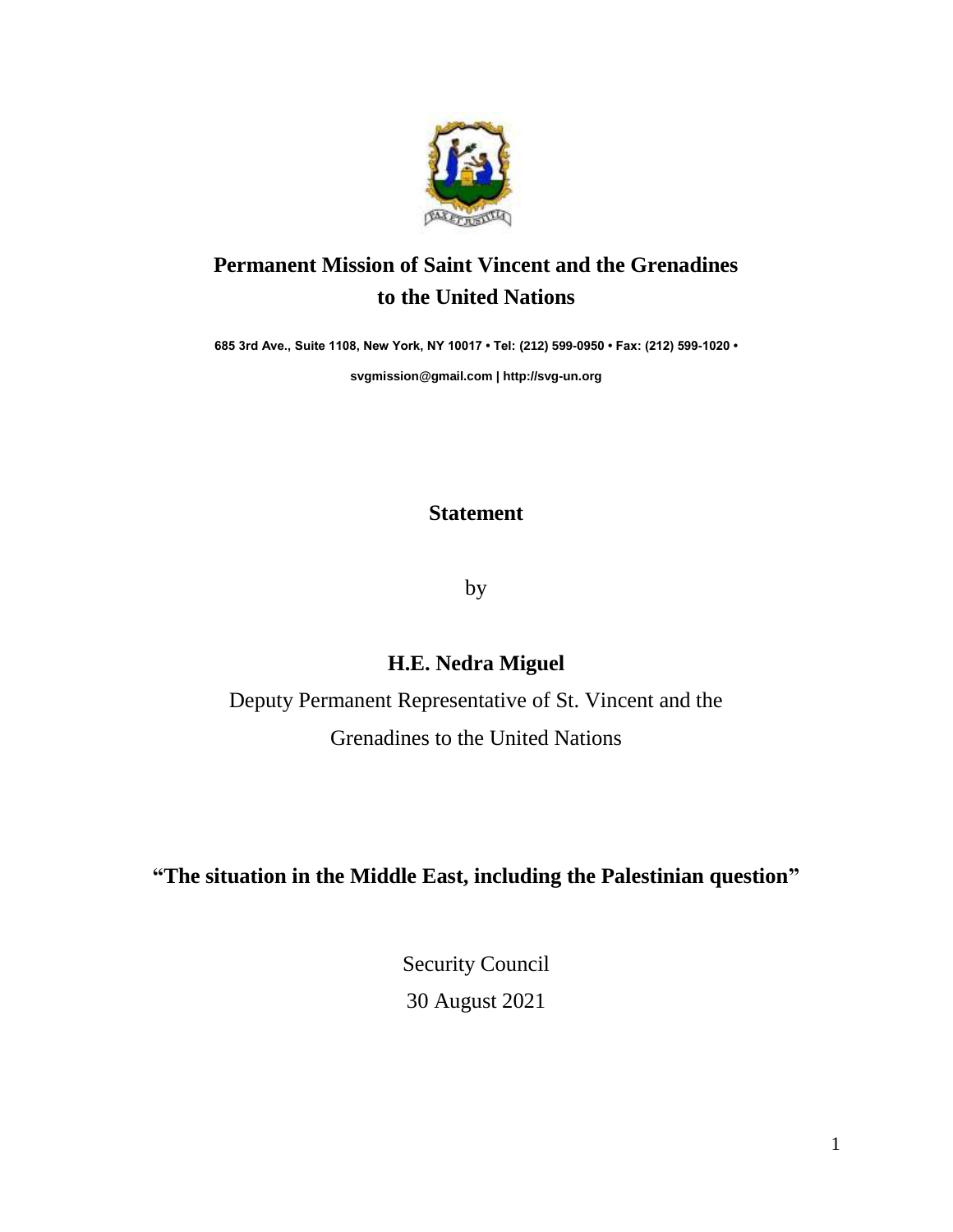New York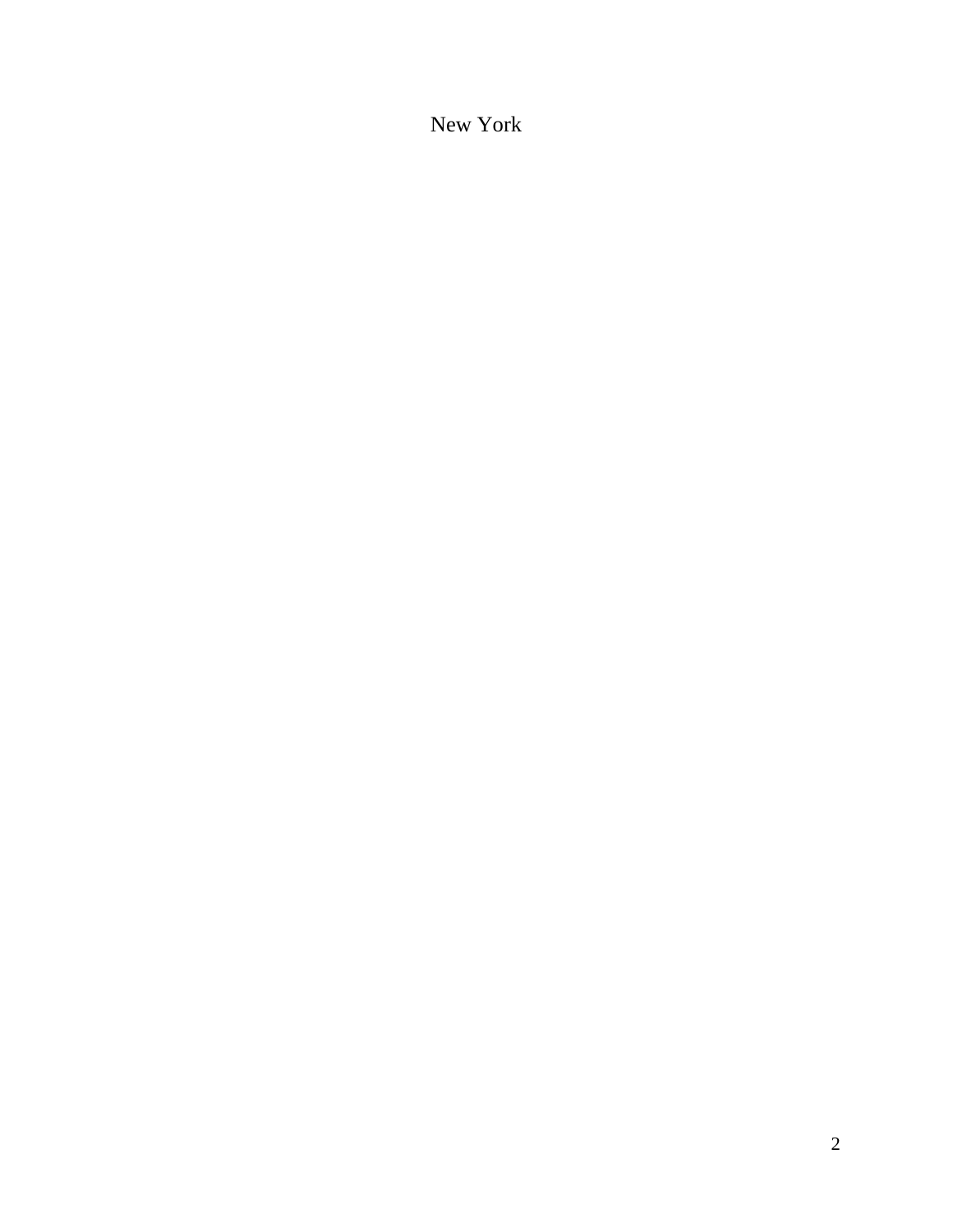

# **Permanent Mission of Saint Vincent and the Grenadines to the United Nations**

**685 3rd Ave., Suite 1108, New York, NY 10017 • Tel: (212) 599-0950 • Fax: (212) 599-1020 •**

**svgmission@gmail.com | http://svg-un.org**

**Statement**

by

#### **H.E. Nedra Miguel**

Deputy Permanent Representative of St. Vincent and the Grenadines to the United Nations

#### **"The situation in the Middle East, including the Palestinian question"**

Security Council 30 August 2021 New York

Check against delivery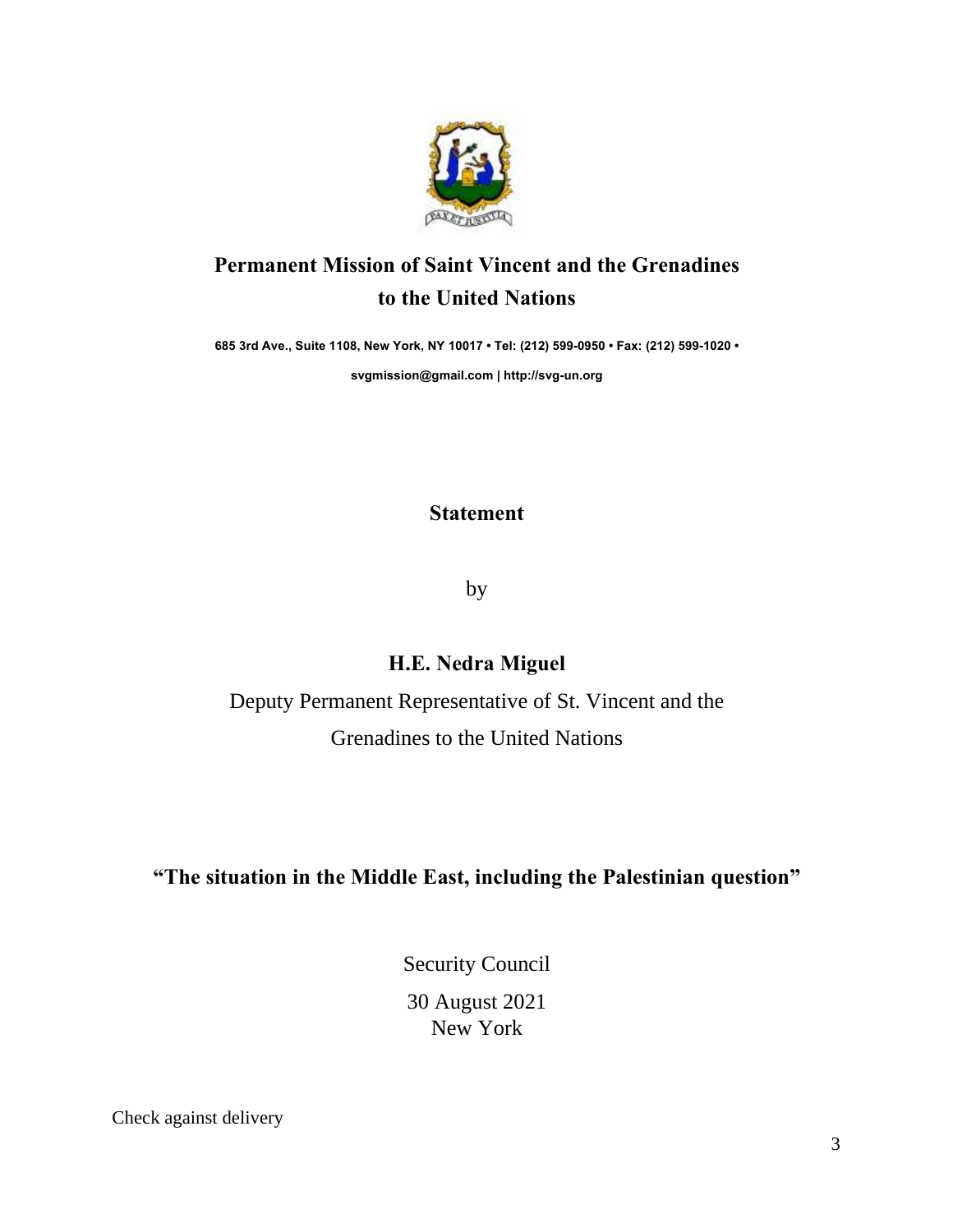Thank you, Mr. President,

Let me start by thanking the Special Coordinator, Mr. Wennesland, for his briefing and endeavours in the pursuit of a solution to ongoing crisis in the Occupied Palestinian Territory, including East Jerusalem. Hitherto, the situation in the Middle East, including the Palestinian question remains one of the most important unresolved issues of peace and security in the world today. Saint Vincent and the Grenadines holds the firm view that multilateral efforts, including the Security Council and those of the Quartet, could contribute to the achievement of a just, comprehensive, and lasting peace in the Middle East, in accordance with international law, and the United Nations resolutions.

During August, Israel, the occupying Power, continued its illegal and inhuman practice throughout the Occupied Palestinian Territory, injuring and killing Palestinian civilians, including children, in violation of the international law. We reiterate our call for immediate international protection for the Palestinian people, in accordance with international human rights law and international humanitarian law, including the Geneva Convention. It is also imperative that the relevant parties respect the terms of the 21 May ceasefire agreement, in order to prevent further escalation of violence on the ground.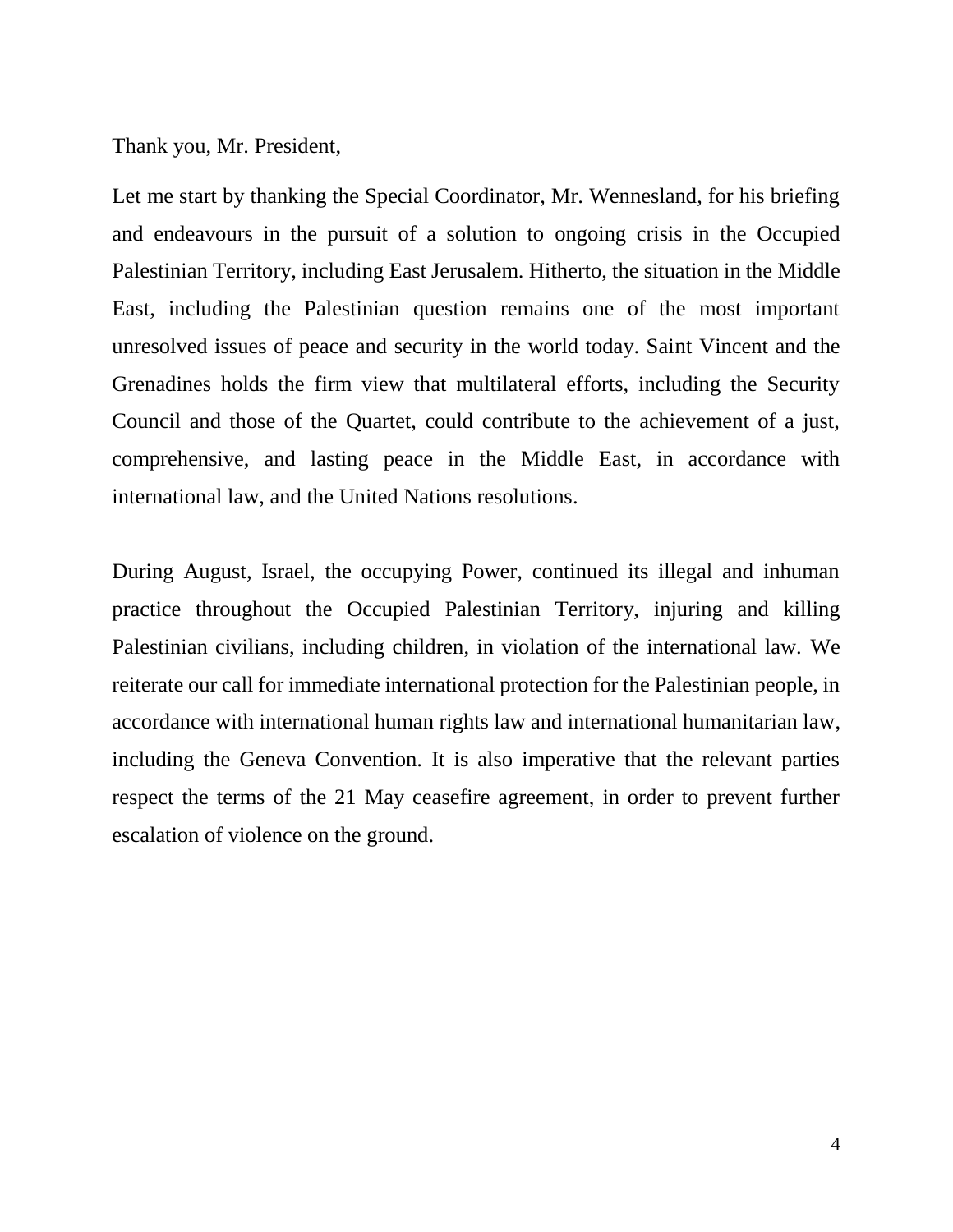Mr. President,

We remain profoundly concerned about the continuing Israeli demolitions, and seizures of Palestinian structures in East Jerusalem and Area C of the occupied West Bank, displacing Palestinian families. In line with our long-standing position on this issue, we call upon the Israeli authorities to halt demolition and seizure of Palestinian houses and property, in accordance with its obligations as an occupying power under international humanitarian law, and to cease the policy of settlement construction and expansion.

The dire humanitarian situation in Gaza remains a source of serious concern. Humanitarian operations continue to be seriously affected by the Israeli 14-year blockade of Gaza, restricting access to humanitarian needs, relief, and reconstruction to meet the needs of the population in Gaza. We reiterate our call on Israel to lift the blockade that continues to critically affect all aspects of life in Gaza. Moreover, we call on this Council to demand that humanitarian aid be allowed to enter Gaza without restrictions. On the more positive side, we welcome the recent agreement between the United Nations and Qatar to return some Qatari subsidies to Gaza and encourage the international community to help alleviate the imminent humanitarian crisis. Furthermore, we reiterate our ongoing urgent call for the international community to continue support to UNRWA, in order to fulfil its mandate of providing services to Palestine refugees.